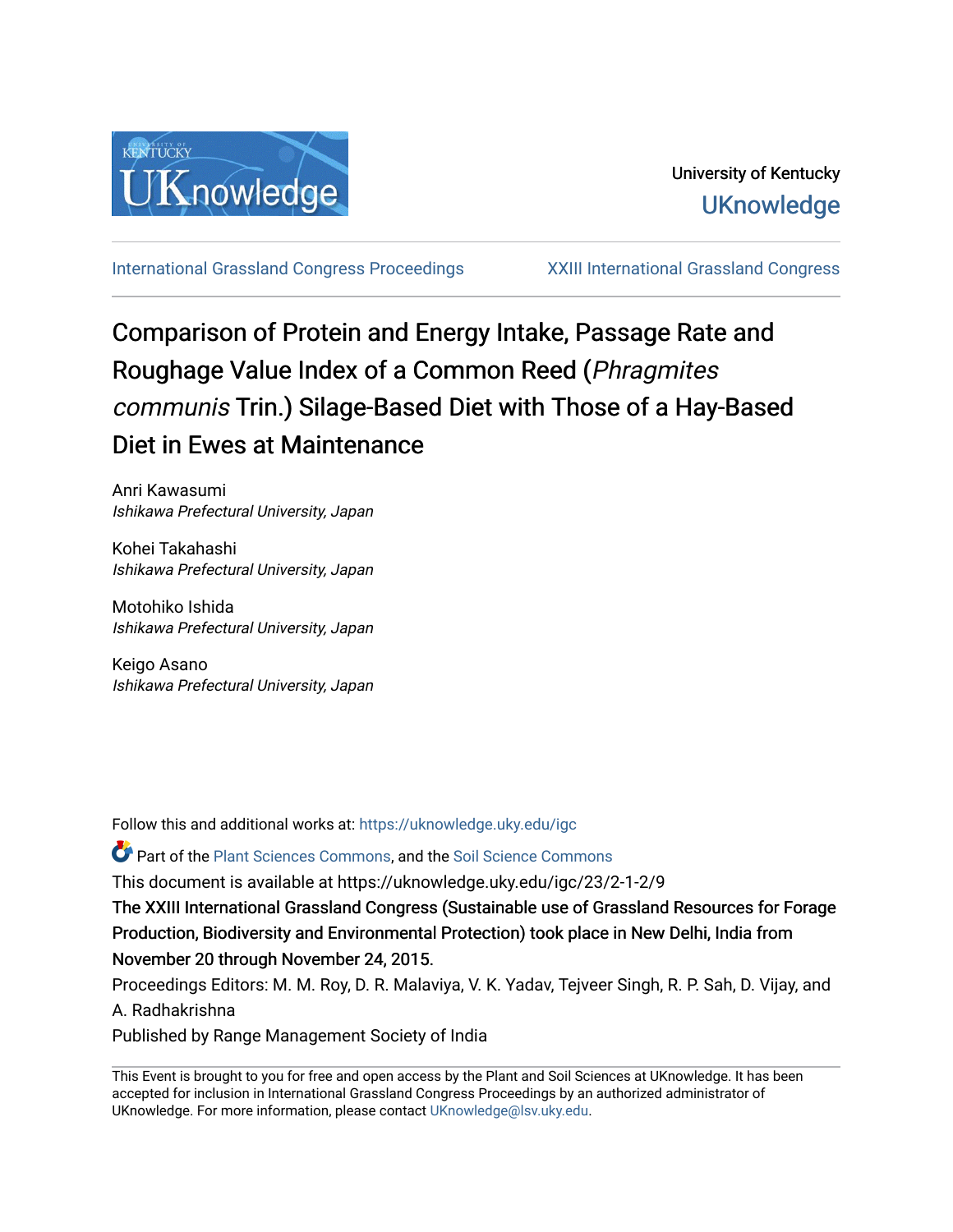Paper ID: 460 **Theme 2.** Grassland production and utilization **Sub-theme 2.1.** Quality, production, conservation and utilisation

## **Comparison of protein and energy intake, passage rate and roughage value index of a common reed (***Phragmites communis* **Trin.) silage-based diet with those of a hay-based diet in ewes at maintenance**

**Anri Kawasumi, Kouhei Takahashi, Motohiko Ishida, Keigo Asano\***

Ishikawa Prefectural University, Nonoichi, Japan \*Corresponding author e-mail: [p0760001@ishikawa-pu.ac.jp](mailto:p0760001@ishikawa-pu.ac.jp)

**Keywords:** Common reed, Hay, Passage rate, Roughage value index, Total digestive nutrients

### **Introduction**

The international demand for hay has increased due to the rising needs of newly industrializing countries and the unstable production of feed caused by abnormal weather all over the world. The price of imported hay has thus risen sharply, resulting in problems at beef and dairy farms in Japan. The use of domestic hay has the potential to solve these issues. The common reed (*Phragmites communis* Trin.) is a wild grass distributed widely in abandoned paddy fields and riverside sites throughout Japan. Common reed has an annual dry matter (DM) yield of 10t ha<sup>-1</sup> and is approx. 20% crude protein (CP) and 50% total digestible nutrients (TDN) on a DM basis (Asano *et al.,* 2015). Common reed could be made into high-quality silage with the use of acemonium cellulase and lactic acid bacteria at ensiling (Asano *et al.,* 2013). In the present experiment, we compared the protein and energy intake, passage rate and roughage value index (RVI) of a common reed silage-based diet with those of a hay-based diet to examine the potential of common reed silage as a diet for maintenance ewes.

## **Materials and Methods**

Common reed was harvested from a riverside site on reclaimed land in Kahokugata, Ishikawa Prefecture, Japan (36°40'N and 136°41'E) on 18 May in 2013 and was chopped to a length of approx. 2 cm with a hay cutter. The chopped common reed was prepared into silage by packing into plastic drums with the addition of a commercial silage additive containing *acremonium* cellulose and lactic acid bacteria (Acremo conc., Snow Brand Seed Co.). The common reed silage was preserved at room temperature for 2–3 months. Four treatment diets were formulated to meet the TDN requirement in maintenance ewes (NRC, 1985) as follows: (1) 80.6% common reed silage and 19.4% barley (C treatment), (2) 88.2% oats hay and 11.8% soybean meal (O treatment), (3) 87.9% Sudan grass hay and 12.1% soybean meal (S treatment) and (4) 100% alfalfa hay (A treatment) on a DM basis.

Three periods of digestion trial with a 10-day preliminary phase and a 7-day collection phase were conducted in a  $4 \times 3$ youden square design in which four Suffolk ewes (average body weight: 64 kg) were allotted to the four dietary treatments. The ewes were fed half of the daily diet allowance at 09.00 and 18.00 h and had *ad libitum* access to water throughout the periods of digestion trial. In the collection phase, orts and total feces collection were carried out daily at 17.00 h to determine the intake of the diets and the digestibility, and the ewes' chewing time was recorded by eye at 3-min intervals for 2 days. The collected samples were composited by the ewes in each treatment and dried at 60°C for 48 h and subjected to the chemical analysis. The RVI was calculated by dividing the chewing time by the DM intake.

We also determined the ruminal passage rate  $(k_1)$ , the post-ruminal passage rate  $(k_2)$ , the time of the first appearance of the marker in feces (TT), and the total mean retention time (TMRT) of the diets by the method of Krysl *et al.* (1985). The silage and hays were chopped to  $2-5$  cm and labeled by immersing in a solution containing 0.5% ytterbium (YbCl<sub>3</sub>.6H<sub>2</sub>O) for 24 h. Yb-labeled silage and hays were dried at 50°C for 48 h. Ewes were fed 15 g of Yb-labeled silage and hays, and then rectal grab samples of feces were obtained from ewes at 0, 4, 8, 12, 16, 20, 24, 28, 32, 36, 48, 54, 60, 72, 84, 96, 108 and 120 h after dosing. The collected feces were dried at 60°C for 48 h and subjected to analyses. The dried samples were dissolved with nitric acid and the Yb contents of samples were determined with atomic absorption spectrophotometer .The parameters  $k_1$ ,  $k_2$  and TT were estimated by non-linear regression using SPSS 18.0 software (SPSS Japan, Tokyo).

The data in the digestion trial were analyzed by a one-way ANOVA in the GLM Model procedure of SPSS. The differences among the mean values were compared by Tukey's HSD test.

### **Results and Discussion**

Although there were significant differences in DM intake among the four treatment diets, the means of the DM intakes were not so different among the treatments. Generally, the feed intake affects the passage rate in the digestive tract. The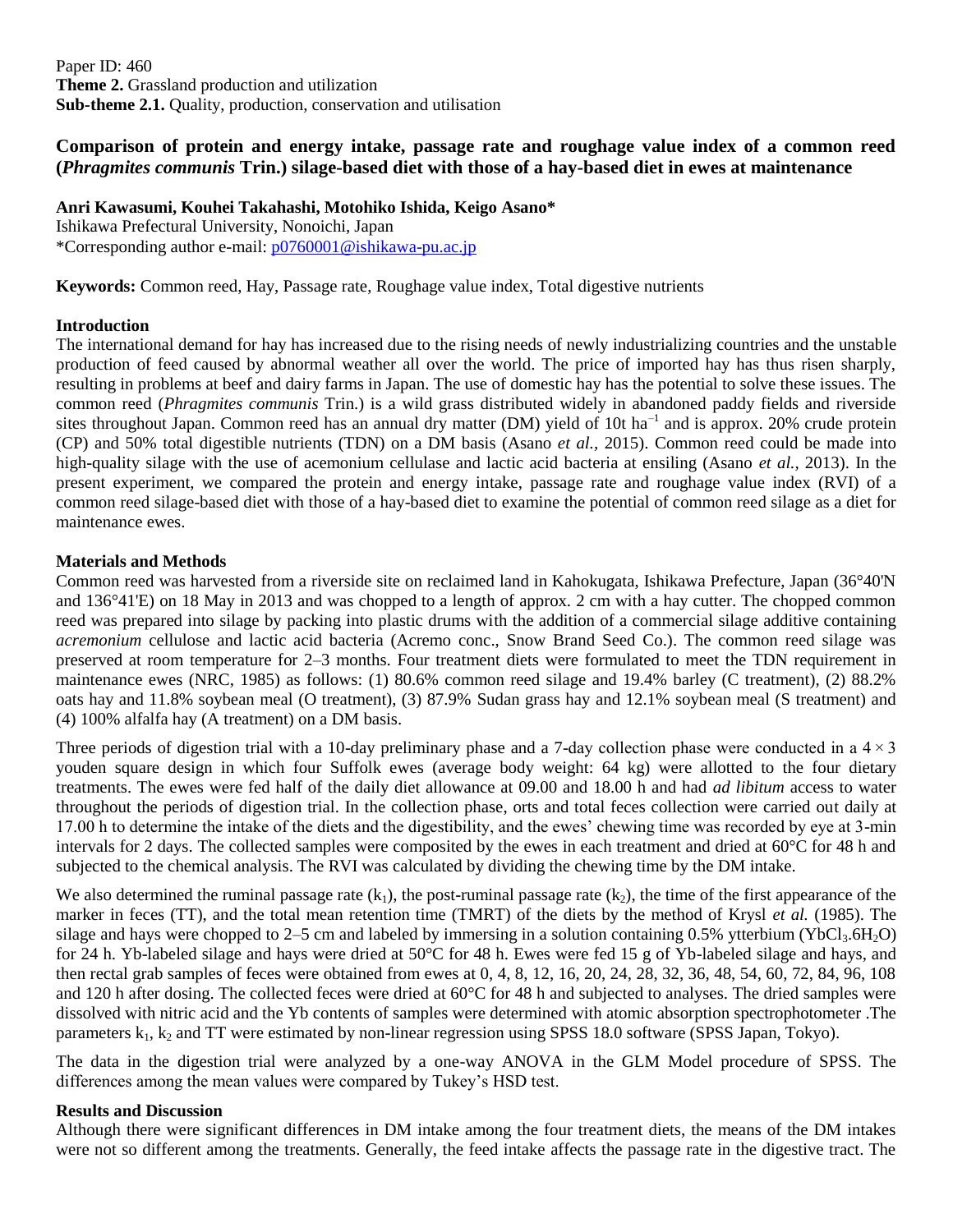small difference in DM intake was the reason why the  $k_1$ ,  $k_2$ , TT and TMRT values were not significantly different among the treatments (P>0.05). The CP intakes in all treatments were greater than the CP requirement of the maintenance ewes (Fig. 1a). This suggested that supplemental CP was not necessary when common reed silage was used as roughage in the diets for the maintenance ewes. TDN is a function of digestible organic matter (DOM) and digestible ether extracts (DEEs) as shown in the footnote of Table 1, and DOM was the main constitute of TDN in all four treatment diets, because the levels of DEEs in the diets were low  $(0.4\%-2.1\%)$ . Because the organic cellular contents (OCC) are the fraction that can be completely digested and DOM is the sum of digestible OCC and digestible organic cell wall (DOCW), the TDN depends on the OCC and DOCW. The TDN content in the C treatment was significantly lower than that in the O treatment (P<0.05), because the C treatment had a lower OCC than the O treatment. Even though the C treatment had a lower OCC than the A treatment, the TDN in the C treatment was not different from than that in the A treatment because of the higher DOCW in the C treatment compared to the A treatment. The TDN in the C treatment was higher than that in the S treatment because of the higher OCC in the C treatment compared to the S treatment.

Diets with a low RVI have an adverse effect on rumen function. The RVI in the C and S treatments were higher than those in the O and A treatments, because the OCW in the C and S treatments were higher than those in the O and A treatments. These results suggest that the common reed silage-based diet had a high enough RVI to maintain the rumen function as a hay or hay-based diet. The TDN intake in the C treatment was significantly lower than that in the O treatment, but it was higher than the TDN requirement for maintenance ewes (Fig. 1 b).

|                                         | $\mathbf C$         | $\mathbf 0$         | ${\bf S}$             | $\mathbf A$          |
|-----------------------------------------|---------------------|---------------------|-----------------------|----------------------|
| DM intake $(g \text{ day}^{-1})$        | 1098 <sup>a</sup>   | 1009 <sup>c</sup>   | $1029$ <sup>cb</sup>  | 1050 <sup>b</sup>    |
| Orts (% in allowance)                   | 2.6                 | 0.0                 | 1.3                   | 3.2                  |
| Passage rate of roughage                |                     |                     |                       |                      |
| K1                                      | 0.028               | 0.028               | 0.028                 | 0.030                |
| $\overline{K2}$                         | 0.111               | 0.061               | 0.129                 | 0.100                |
| TT(h)                                   | 16.0                | 16.4                | 16.5                  | 16.5                 |
| TMRT(h)                                 | 61.6                | 69.8                | 61.1                  | 60.9                 |
| $CP$ intake (g day <sup>-1</sup> )      | $136.1^\circ$       | $133.1^\circ$       | $150.2^{b}$           | $245.4^{a}$          |
| Chemical composition (% DM)             |                     |                     |                       |                      |
| OM                                      | $91.4^c$            | 95.7 <sup>a</sup>   | $91.5^{b}$            | $91.2^{\circ}$       |
| OCC                                     | $35.3^{b}$          | $48.4^{\rm a}$      | $30.1^\circ$          | 48.8 <sup>a</sup>    |
| $\overline{CP}$                         | $12.4^\circ$        | $13.2b^c$           | $14.6^{b}$            | $23.4^{\mathrm{a}}$  |
| EE                                      | $3.5^{\circ}$       | $1.5^{bc}$          | $1.3^\circ$           | $2.4^{b}$            |
| <b>OCW</b>                              | $56.2^{b}$          | $47.3^\circ$        | $61.4^{a}$            | $42.5^{\rm d}$       |
| Oa                                      | 9.9 <sup>a</sup>    | 8.3 <sup>b</sup>    | 8.9 <sup>b</sup>      | 9.6 <sup>a</sup>     |
| Ob                                      | $46.3^{b}$          | $\overline{39.0^c}$ | $52.4^{\circ}$        | $32.9^{d}$           |
| Apparent digestibility (% DM)           |                     |                     |                       |                      |
| OM                                      | $59.9^{b}$          | $66.4^{\rm a}$      | $53.6^{a}$            | $64.1^{ab}$          |
| $\overline{OCC}$                        | $81.2^{ab}$         | $85.2^{a}$          | $76.3^{b}$            | $85.7^{a}$           |
| $\overline{CP}$                         | $64.6^{b}$          | $66.5^{ab}$         | $68.0^{ab}$           | $72.3^{a}$           |
| EE                                      | $57.5^{\circ}$      | $28.4^{b}$          | $31.9^{b}$            | $33.1^{b}$           |
| OCW                                     | 46.5                | 47.2                | 42.5                  | 39.2                 |
| Oa                                      | 100                 | 98.9                | 99.1                  | 94.8                 |
| $\overline{Ob}$                         | $35.0^{\circ}$      | $36.3^{a}$          | $32.8^{ab}$           | $23.0^{b}$           |
| Digestible nutrients (% DM)             |                     |                     |                       |                      |
| OM                                      | $54.8^\circ$        | 63.6 <sup>a</sup>   | 49.0 <sup>d</sup>     | $58.5^{b}$           |
| OCC                                     | $28.6^{b}$          | $41.2^a$            | $23.0^{\overline{c}}$ | $41.8^{a}$           |
| $\overline{CP}$                         | $8.0^\circ$         | $8.8^{bc}$          | 9.9 <sup>b</sup>      | $16.9^{a}$           |
| EE                                      | 2.1 <sup>a</sup>    | 0.4 <sup>b</sup>    | 0.4 <sup>b</sup>      | $0.8^{ab}$           |
| <b>OCW</b>                              | $\overline{26.1^a}$ | $22.3^{ab}$         | $\overline{26.1^a}$   | $\frac{16.7^{b}}{2}$ |
| Oa                                      | 9.9 <sup>a</sup>    | $8.2^{\circ}$       | $8.8^{bc}$            | 9.1 <sup>b</sup>     |
| Ob                                      | $16.2^{\circ}$      | $14.2^{\circ}$      | $17.2^{\circ}$        | 7.6 <sup>b</sup>     |
| TDN $(\%$ DM)*                          | $57.4^{b}$          | $64.1^a$            | $49.5^\circ$          | $59.5^{b}$           |
| $RVI$ (min kg DM intake <sup>-1</sup> ) | $627.1^{a}$         | $483.1^{b}$         | $630.0^{a}$           | $301.3^\circ$        |

**Table 1:** Intake passage rate, digestibility, TDN and RVI in treatments

<sup>a,b, c, d</sup>P<0.05 difference between values \*TDN = DOM – DEE x 1.25.